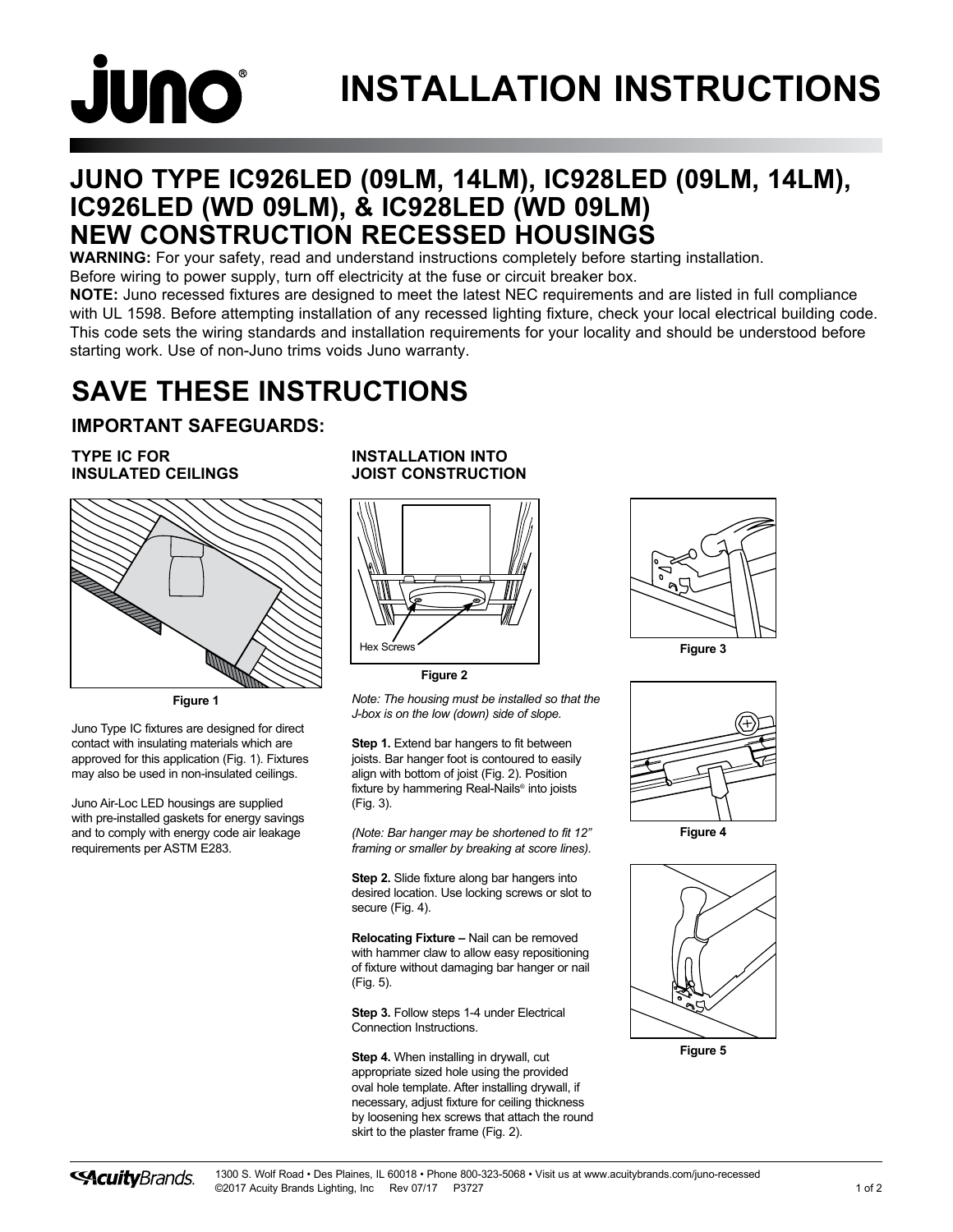# **JUNO INSTALLATION INSTRUCTIONS**

## **JUNO TYPE IC926LED (09LM, 14LM), IC928LED (09LM, 14LM), IC926LED (WD 09LM), & IC928LED (WD 09LM) NEW CONSTRUCTION RECESSED HOUSINGS**

#### **ELECTRICAL CONNECTION INSTRUCTIONS**



**Figure 6**

**Step 1.** Provide electrical service according to your local electrical code to the wiring box located on the plaster frame. Supply wire insulation must be rated for at least 90°C.

**Step 2.** Remove wiring box cover. Remove the appropriate knock-out(s) to accommodate the type of electrical service to be used/allowed by your local electrical code (Fig. 6):

**Metal Conduit.** Remove appropriate round knock-out(s) and connect conduit to wiring box with proper connectors (not supplied).

**12/2 or 14/2 Non-Metallic Sheathed Cable (Type NM-B).** Remove appropriate D-shaped cable knock-out(s). Insert NM-B cable through cable trap and make a 90˚L-shaped bend in cable as shown (Fig. 7).

**12/3 or 14/3 Cable (Type NM-B).** Remove appropriate round knockouts and connect cable with proper electrical connectors (not supplied and not shown).

**Step 3.** Strip supply wire 3/8" and insert each supply wire into appropriate connector. Connect black fixture wire to hot, white fixture wire to neutral and green fixture wire to ground. (Fig. 6).

Connect violet (+) and gray (-) dimmer wires, if utilizing 0-10V dimmer.

**Step 4.** Place all wiring and connectors back in wiring box and replace cover.



#### **SLIDER PLATE ADJUSTMENT**

After ceiling is finished and painted, remove paint shield from fixture. Discard or recycle. Remove optic reflector by rotating 1/4 turn counter clockwise (Fig 8).



**Figure 8**

Loosen (but do not remove) 2 screws in slider plate (Fig 9) so that it can be repositioned. Move the slider plate to the appropriate position so that the LED faces straight down and the light beam is perpendicular to the ground. Retighten slider plate screws.



Two additional slider plate screws are provided for applications where slider plate is positioned far off-center. Install these screws in holes

which become visible at extreme settings.

#### **TRIM INSTALLATION**

#### **To install trims using COIL SPRINGS,**

connect trim springs to fixture L-Brackets (Fig 10). Take note of flange details at top of OPTIC REFLECTOR, align and insert in fixture and rotate 1/4 turn clockwise until it stops.



**Figure 10**

**To install trims with TORSION SPRINGS,** it is not necessary to remove OPTIC REFLECTOR.

#### **FIXTURE DIMMING**

Universal Voltage IC926LED & IC928LED Downlights: Universal input voltage (120VAC thru 277VAC) housings. Dimmable with the use of most 0-10V wall box dimmers.

#### 120VAC IC926LED, IC926LED (WD),

IC928LED, & IC928LED (WD) Downlights: 120VAC input voltage housings. Dimmable with the use of most incandescent, magnetic low voltage or electronic low voltage\* wall box dimmers.

Consult Juno Product Services or website for compatibility.

\*Electronic low voltage dimmers require a neutral wire connection in the wall box.

#### **DRIVER REPLACEMENT**

Driver replacements must be performed by a qualified electrician. Replacement kits can be ordered to match your specific fixture type. The replacement kits include detailed instruction for driver replacement. Remove inner housing from fixture to access driver.

#### **WARRANTY**

5-year limited warranty. Complete warranty terms located at [www.acuitybrands.com/CustomerResources/Terms\\_and\\_conditions.aspx](http://www.acuitybrands.com/CustomerResources/Terms_and_conditions.aspx) **Technical Services Phone (888) 387-2212**

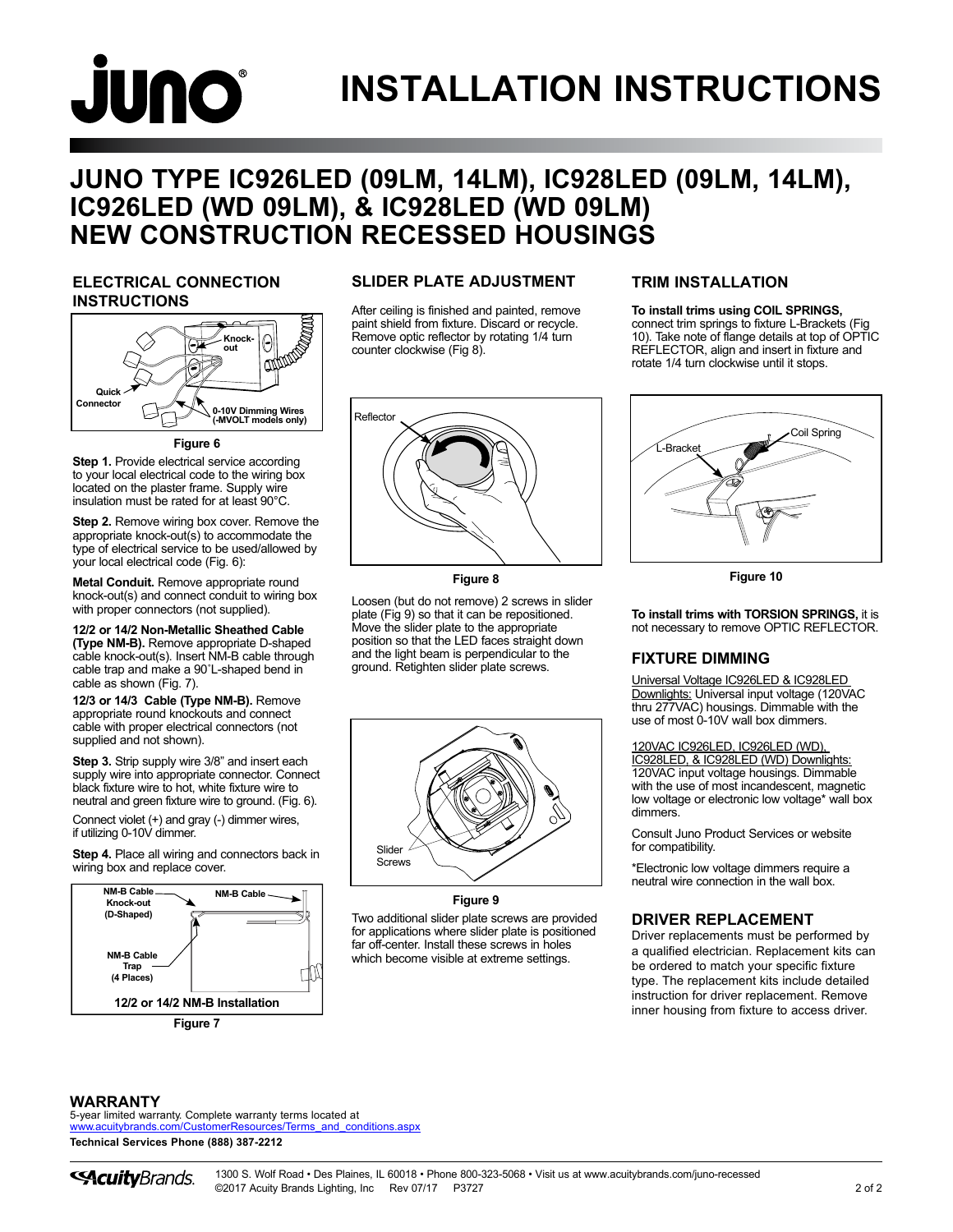# **JUNO**<sup>®</sup> INSTRUCCIONES DE INSTALACIÓN

### **CARCASAS EMPOTRADAS PARA CONSTRUCCIONES NUEVAS IC926LED (09LM, 14LM), IC928LED (09LM, 14LM), IC926LED (WD 09LM), Y IC928LED (WD 09LM) TIPO JUNO**

**ADVERTENCIA:** Por su seguridad, lea y entienda completamente las instrucciones antes de iniciar la instalación. Antes de cablear a la fuente de energía, apague la electricidad en la caja de fusibles o cortacircuitos. **NOTA:** Los accesorios empotrados Juno están diseñados para cumplir con los últimos requisitos NEC y están enlistados en cumplimiento completo con UL 1598. Antes de intentar la instalación de cualquier accesorio luminoso empotrado, revise su código eléctrico de construcción local. Este código establece el estándar del cableado y los requisitos de instalación para su localidad y debe de entenderse antes de que inicie el trabajo. El uso de bordes que no sean de Juno anula la garantía.

# **GUARDE ESTAS INSTRUCCIONES**

#### **MEDIDAS DE SEGURIDAD IMPORTANTES:**

#### **TIPO IC PARA TECHOS AISLADOS**



**Figura 1**

Los accesorios Juno Tipo IC están diseñados para estar en contacto directo con materiales aislantes aprobados para esta aplicación (Figura 1). Los accesorios también pueden usarse con techos no aislados.

Las carcasas LED Air-Loc de Juno cuentan con empaques preinstalados para ahorro de energía y para cumplir con los requisitos de fugas de aire del código de energía según ASTM E283.

**INSTALACIÓN EN CONSTRUCCIÓN CON VIGAS**



**Figura 2**

*Nota: La carcasa debe instalarse de modo que la caja de empalmes esté en el lado bajo (abajo) de la pendiente.* 

**Paso 1.** Extienda las barras colgantes para que quepan entre las vigas. El pie de la barra colgante está formado para alinearse fácilmente con la parte inferior de la viga (Figura 2). Coloque el accesorio martillando Real-Nails® en las vigas (Figura 3).

*(Nota: La barra colgante puede acortarse para que quepa en enmarcados de 12" o menos, quebrándola en las líneas marcadas).*

**Paso 2.** Deslice el accesorio a lo largo de las barras colgantes hasta el lugar deseado. Usando los tornillos o la ranura de fijación para asegurar (Figura 4).

**Reubicar el Accesorio –** El clavo puede ser removido con un martillo de garra para permitir una fácil reubicación del accesorio, sin dañar la barra colgante o el clavo (Figura 5).

Paso 3. Siga los pasos 1 a 4 bajo Instrucciones de Conexión Eléctrica.

**Paso 4.** Cuando se instala en tablayeso, corte un agujero de tamaño apropiado usando la plantilla del agujero ovalado que se proporciona. Después de instalar en tablayeso, si es necesario, ajuste el accesorio para el grosor del techo aflojando los tornillos hexagonales que sujetan la falda redonda al marco de yeso (Figura 2).





**Figura 4**



**Figura 5**